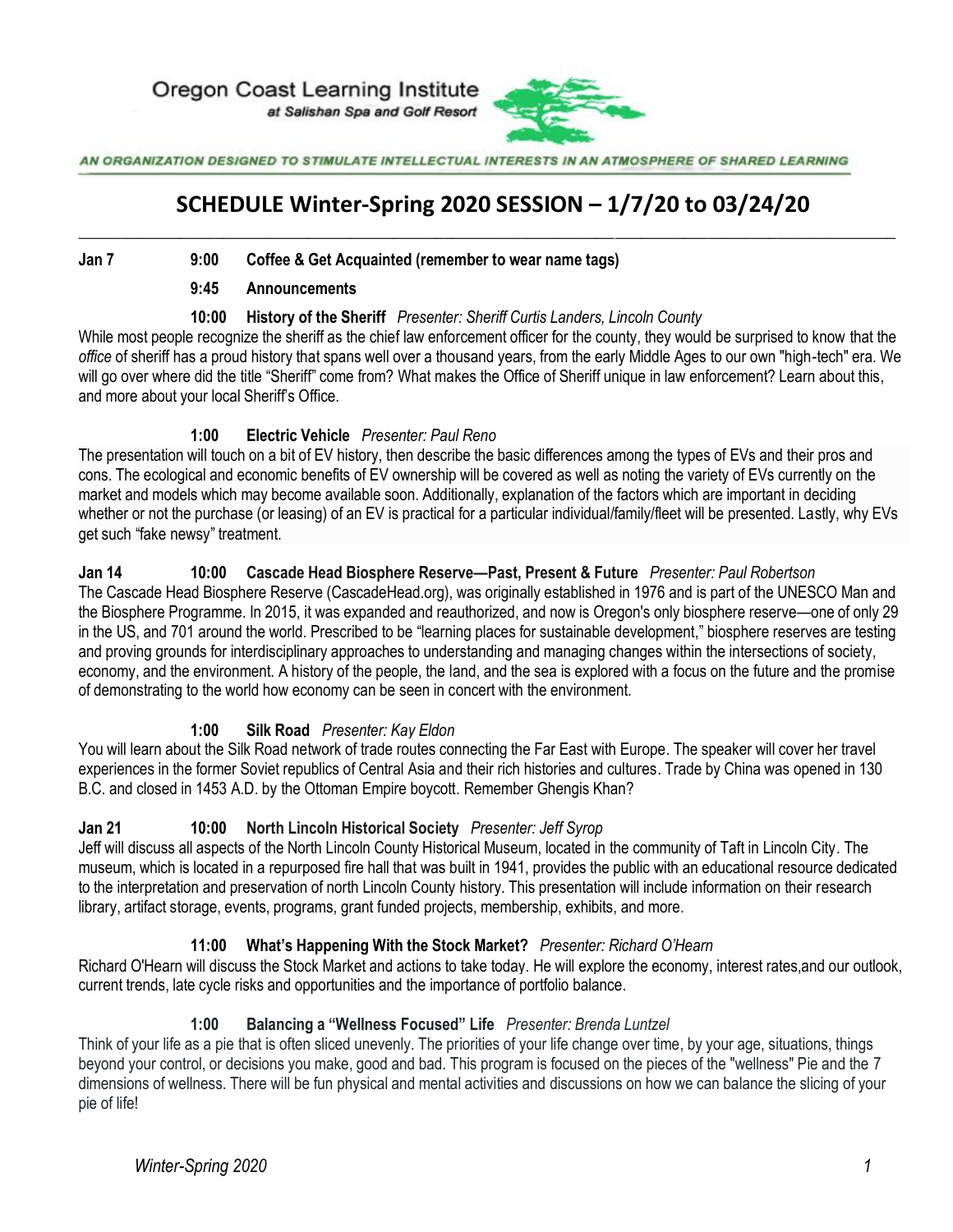# **Jan 28 10:00 Black Holes: How We Know They Are Real** *Presenter: Sifan Kahale*

Sifan will cover some of the latest developments and images of black holes. Find out how we know that they actually exist and some of their "out-of-this-world" properties.

### **1:00 History of South Tillamook County and Nestucca** *Presenter: Sally Rissel*

**Feb 4 10:00 Tide Pool Ecology and Ways You Can Help** *Presenters: Fawn Custer & Jesse Jones* Fawn will share her knowledge on the plants and animals of Oregon coast's rocky intertidal zone, providing examples of specimens, and Jesse will present on King Tides and citizen science opportunities with CoastWatch, the volunteer program of Oregon Shores Conservation Coalition.

### **1:00 Yakona Preserve** *Presenter: Joanne Barton*

In 2012, Bill and JoAnn Barton began realizing their vision of preserving important habitat on Yaquina Bay. In the ensuing years they've acquired 300 acres on a large peninsula rich in history, wildlife and native Sitka spruce, with shoreline along King Slough, Yaquina Bay, and the Yaquina River. One small estuary has been enhanced; over three miles of trails have been developed; and three bridges have been built. Future plans include rehabilitation of culverts, installing a kayak landing and building a barrier-free trail. Yakona Nature Preserve was granted 501(c)3 non-profit status in July 2018 and will be open for hiking within five years.

# **Feb 11 10:00 Having Fun is Good Medicine** *Presenter: Dean Shrock*

It is common sense that when you're busy doing what you like to do, that you forget your aches and pains. Similarly, when people have a strong will to live, we know it can overcome illness and affect survival. What is it that makes your heart sing? What brings you the greatest joy and meaning in your life? Then compare this with how you actually spend your time. How do you want to spend the time you have left? Dr. Dean Shrock will explain why creating a better balance in your life between doing what you love vs. seemingly always doing for others is essential for your health, happiness, and peace of mind.

### **1:00 Van Gogh Wasn't Crazy After All** *Presenter: Joyce Sherman*

Books have been written about why Van Gogh cut off his ear; was he crazy or suffer from epilepsy? New knowledge about an inner ear problem, Meniere's Disease, caused Dr. I. K. Arenberg to analyze 796 letters written by Vincent Van Gogh during the last six years of his life and conclude that Van Gogh suffered from the disabling disease. Long before Arenberg's analysis, Joyce, who has had Meniere's most of her adult life, saw Van Gogh's paintings as portraying the way she is often forced to view the world.

# **2:00 Van Gogh's Art** *Presenter: Lynn Wintermuller*

Biographical information about Van Gogh from Mary Kimball, followed by a discussion of his art by Lynne, as an artist.

# **Feb 18 10:00 Kahale's Observatory: What Keeps Sifan Up At Night** *Presenter: Sifan Kahale*

Why is Sifan never around in the mornings? How does an astronomer deal with this "wonderful" coastal weather? And why the heck would anyone in their right mind automate an observatory here? Find out what she's been up to these late nights...

# **1:00 Newport's 2019-20 Exchange Students** *Presenters: Students, Facilitator: Evelyn Brookhyser*

Meet high school exchange students from Portugal, Belgium, Russia, France and Italy who will share info about their home country and differences they are experiencing in the United States. The Exchange programs are one way to promote peace and cultural understanding.

# **Feb 25 10:00 Harlem Renaissance Part 2** *Presenter: Joan Wilke*

In the 1920's, Harlem was a hotbed of intellectual, literary, artistic, and political blossoming for African Americans. In Part 2 we'll explore the music and dance of The Jazz Age, theater, visual arts, and the effects of The Great Depression that brought an end to the era.

#### **11:00 Jacques Cousteau would be proud - and perhaps a bit envious!** *Presenter: Doug Brusa*

In the past 50 years or so, Oregon State University has become widely-acknowledged as one of the world-leaders in ocean sciences research and education (No. 3 in one recent worldwide ranking). Join us to hear some highlights of OSU's ocean-related work, including construction of an open-water site off Newport to test making carbon-free electricity from the motion of ocean waves; construction underway of three state of-the-art oceangoing research vessels for OSU and the national research fleet; and how OSU plans to educate future generations of students through the new Marine Studies undergraduate curriculum and Marine Studies Building at the Newport campus.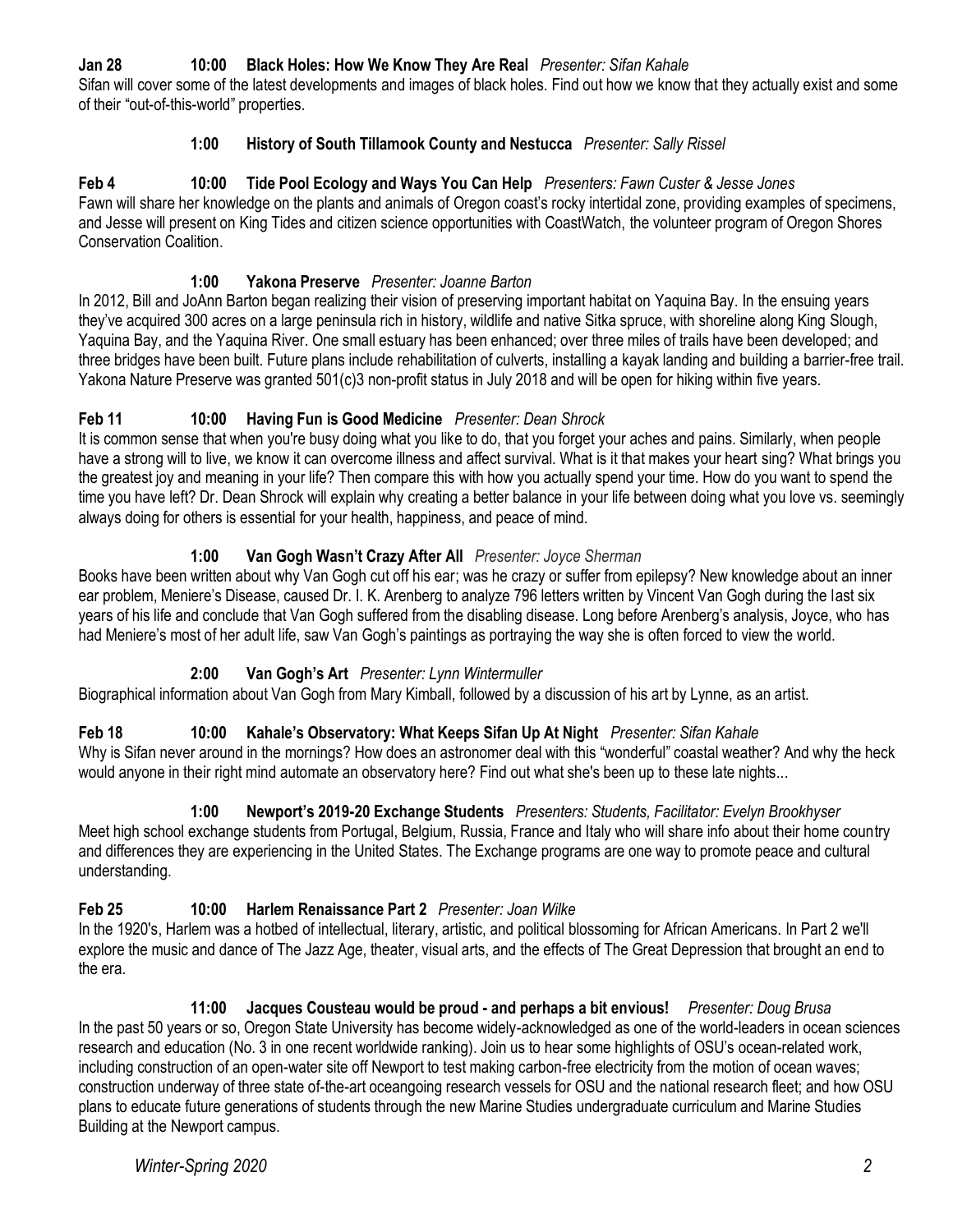#### **1:00 Regional Class Research Vessel - The Next Generation of Ships for Coastal Science** *Presenter: Daryl Swensen*

The Regional Class Research Vessel (RCRV) project is a major research facilities construction project funded by the National Science Foundation (NSF) and led by Oregon State University (OSU). The RCRVs will be constructed between 2018 and 2023 to serve as the next generation of monohull, diesel-electric, research ship, capable of general purpose, interdisciplinary, oceanographic operations in areas from shallow coastal bays and estuaries to and beyond the continental rise.

# **2:00 Ocean Health Update** *Presenter: Laurie Weitkamp*

You've heard about the blob, seen pyrosomes washed up on the beach, and recently heard there's a new blob off the coast. Confused? This talk by NOAA Fisheries Biologist Laurie Weitkamp will discuss the health of Oregon's fish and crustacean populations and the impacts of recent ocean conditions on marine ecosystems across the North Pacific Ocean.

### **Mar 3 10:00 Alaska's Matanuska Valley: An Experiment in Socialism** *Presenter: Marty Sherman*

During the 30s, Alaska needed people to farm the Matanuska Valley east of Anchorage. At the same time, the Dust Bowl made it impossible for farmers to make a living in the central US. The government selected families from Michigan, Minnesota, and Wisconsin and moved them to the Valey. Everything was to be done cooperatively: the colonists would sell crops to the co-op and be given wooden money (bingles) or credit to buy goods. The experiment failed, but many colonists did settle in the Valley.

**1:00 Changing Everything: Mitigation + Adaptation during a Climate Emergency** *Presenter: Mitch Gould* Mitch will explain the social and spiritual revolutions which must take place in order to establish climate justice and a livable future. This slide presentation was originally given on December 3, 2019 to 350.Org/Oregon Central Coast and Citizens' Climate Lobby, Newport Chapter.

# **Mar 10 10:00 The Missoula Floods** *Presenter: Bob Setterberg, Oregon Historical Society*

Sit back and enjoy a colorful, visual presentation about these giant floods. There were approximately 90 of them, many over 1000 feet high, occurring between 18,000 and 15,000 years ago. These floods, with flow rates up to ten times greater than all the rivers of the world today, traveled at more than 60 miles per hour, destroying everything in their path. They started in western Montana behind gigantic ice dams, tore through Eastern Washington, and completely changed the character of the Columbia River Gorge and much of the Portland/Vancouver Metro area. Flood waters then backed up into the Willamette Valley down to Eugene, Oregon, before following the Columbia River path to the Pacific Ocean. Evidence of these floods is everywhere. With Bob's help, you will learn where to look, and you will be amazed at the evidence of the giant floods you have already seen but did not recognize.

#### **1:00 Elon Musk & SpaceX, America's Leading Commercial Space Launch Company** *Presenter: Donn Anderson, Evergreen Space Museum*

Elon Musk's SpaceX has developed the largest rocket currently launching spacecraft into orbit: the Falcon Heavy. On its first flight, Musk's personal all-electric car, a cherry red Tesla roadster convertible, was placed in orbit around the Earth before heading out toward the Asteroid Belt. SpaceX also builds and launches satellites with the Falcon 9 and its Dragon Cargo Capsule to the International Space Station. In addition, construction has begun on the biggest rocket ever built: the Starship! Come learn who, what, when, where, and why of America's Premier Commercial Space Launch Company.

**2:00 To Pluto and Beyond With New Horizons** *Presenter: Donn Anderson, Evergreen Space Museum* The New Horizons Spacecraft visited the Pluto System for the very first time and is now continuing on deep into the Kuiper Belt to rendezvous with a mysterious, recently discovered, never before seen Kuiper Belt object! "Fly" up to and across the face of Pluto. See amazing sights never before seen by human beings!

#### **Mar 17 10:00 Monitoring in the Ahupuaa: The Ancient Hawaiian Concept of Stewardship** *Presenter: Michael Tomlinson*

The ancient Hawaiian ahupuaa extended from the crest of the mountains to the offshore fishing grounds. The steward of an ahupuaa was called the "Konohiki" and was responsible for the water, timber, agriculture, and nearshore and offshore fisheries of the ahupuaa. Mike will describe this system and present some of the methods he used to study the Waikiki Ahupuaa with the University of Hawaiian Manoa and the US Geological Survey in Honolulu. His talk will lead into Joyce Sherman's (a modern-day Knonhiki) talk on stewardship of Oregon's Salmonberry River.